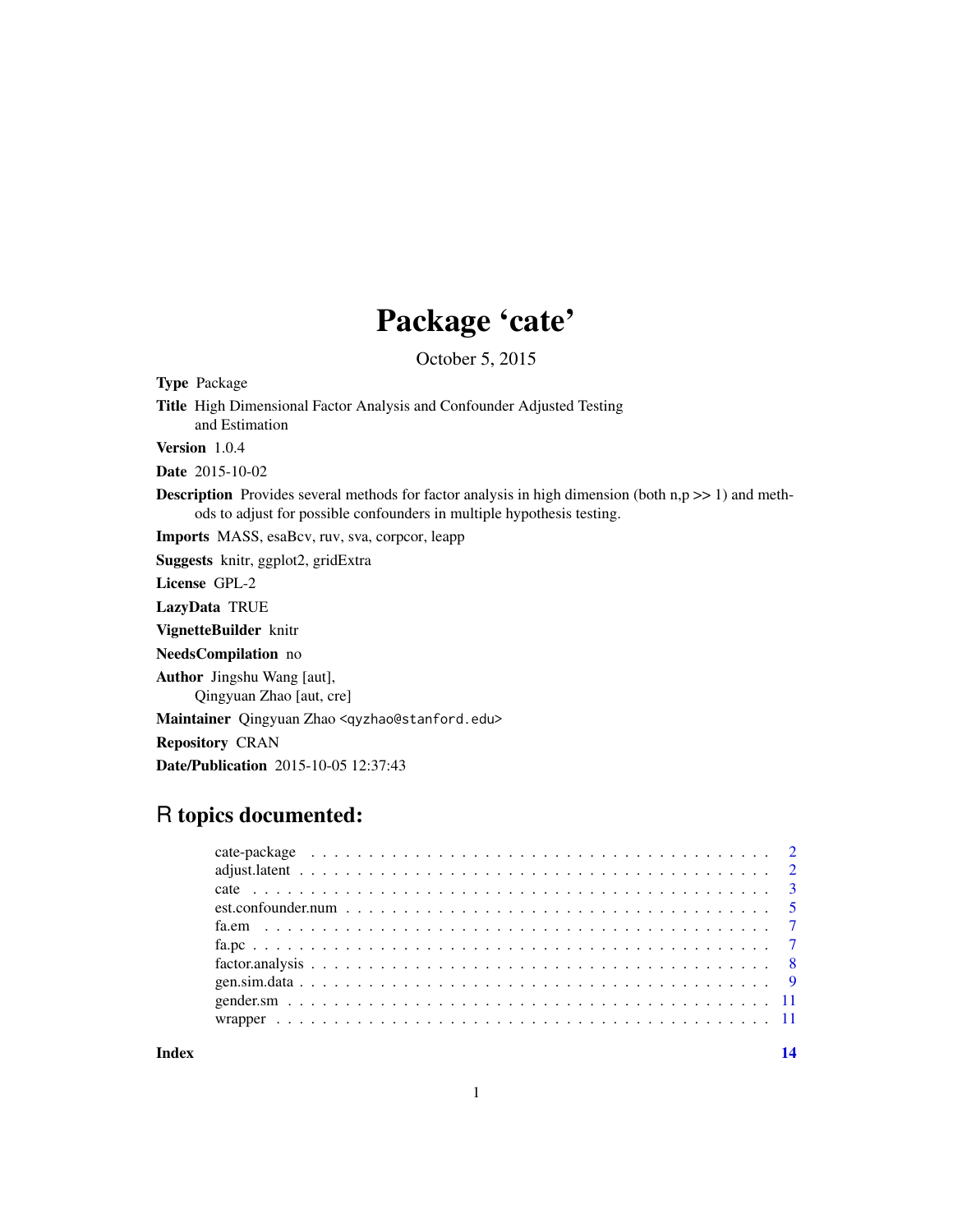<span id="page-1-0"></span>

## Description

Provides several methods for factor analysis in high dimension (both n,p » 1) and methods to adjust for possible confounders in multiple hypothesis testing.

## See Also

[factor.analysis](#page-7-1), [cate](#page-2-1)

adjust.latent *Adjust for latent factors, after rotationn*

## Description

Adjust for latent factors, after rotationn

#### Usage

```
adjust.latent(corr.margin, n, X.cov, Gamma, Sigma, method = c("rr", "nc",
  "lqs"), psi = psi.huber, nc = NULL, nc.var.correction = TRUE)
```
#### **Arguments**

| corr.margin       | marginal correlations, p*d1 matrix                                                                         |
|-------------------|------------------------------------------------------------------------------------------------------------|
| n                 | sample size                                                                                                |
| X.cov             | estimated second moment of $X$ , $d * d$ matrix                                                            |
| Gamma             | estimated confounding effects, $p^*r$ matrix                                                               |
| Sigma             | diagonal of the estimated noise covariance, $p*1$ vector                                                   |
| method            | adjustment method                                                                                          |
| psi               | derivative of the loss function in robust regression, choices are psi.huber,<br>psi.bisquareand psi.hampel |
| nc                | position of the negative controls                                                                          |
| nc.var.correction |                                                                                                            |
|                   | correct asymptotic variance based on our formula                                                           |

## Details

The function essentially runs a regression of corr.margin  $\sim$  Gamma. The sample size n is needed to have the right scale.

This function should only be called if you know what you are doing. Most of the time you want to use the main function [cate](#page-2-1) to adjust for confounders.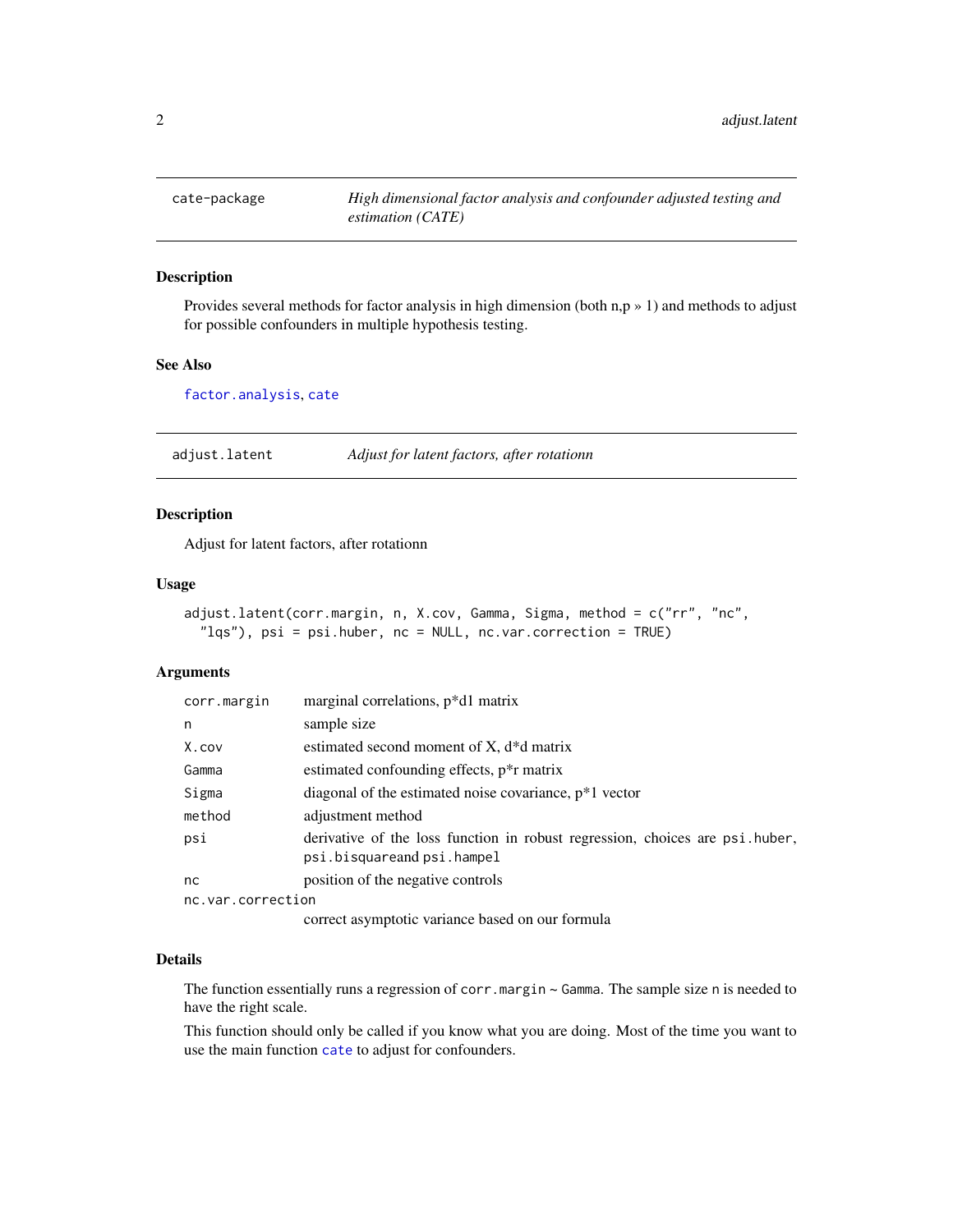<span id="page-2-0"></span>cate 3

## Value

a list of objects

alpha estimated alpha, r\*d1 matrix

beta estimated beta, p\*d1 matrix

beta.cov.row estimated row covariance of beta, a length p vector

beta.cov.col estimated column covariance of beta, a d1\*d1 matrix

## See Also

[cate](#page-2-1)

<span id="page-2-1"></span>cate *The main function for confounder adjusted testing*

## Description

The main function for confounder adjusted testing

#### Usage

```
cate(formula, X.data = NULL, Y, r, fa.method = c("ml", "pc", "esa"),
  adj.method = c("rr", "nc", "lqs", "naive"), psi = psi.huber, nc = NULL,
 nc.var.correction = TRUE, calibrate = TRUE)
```

```
cate.fit(X.primary, X.nuis = NULL, Y, r, fa.method = c("ml", "pc", "esa"),
  adj.method = c("rr", "nc", "lqs", "naive"), psi = psi.huber, nc = NULL,
  nc.var.correction = TRUE, calibrate = TRUE)
```
## Arguments

| formula      | a formula indicating the known covariates including both primary variables and<br>nuisance variables, which are seperated by  . The variables before   are pri-<br>mary variables and the variables after $\vert$ are nuisance variables. It's OK if there<br>is no nuisance variables, then $\vert$ is not needed and formula becomes a typical<br>formula with all the covariates considered primary. An intercept term will still<br>be automatically added as a nuisance variable for the latter case. |
|--------------|------------------------------------------------------------------------------------------------------------------------------------------------------------------------------------------------------------------------------------------------------------------------------------------------------------------------------------------------------------------------------------------------------------------------------------------------------------------------------------------------------------|
| X.data       | the data frame used for formula                                                                                                                                                                                                                                                                                                                                                                                                                                                                            |
| Y            | outcome, $n * p$ matrix                                                                                                                                                                                                                                                                                                                                                                                                                                                                                    |
| $\mathsf{r}$ | number of latent factors, can be estimated using the function est. confounder. num                                                                                                                                                                                                                                                                                                                                                                                                                         |
| fa.method    | factor analysis method                                                                                                                                                                                                                                                                                                                                                                                                                                                                                     |
| adj.method   | adjustment method                                                                                                                                                                                                                                                                                                                                                                                                                                                                                          |
| psi          | derivative of the loss function in robust regression                                                                                                                                                                                                                                                                                                                                                                                                                                                       |
|              |                                                                                                                                                                                                                                                                                                                                                                                                                                                                                                            |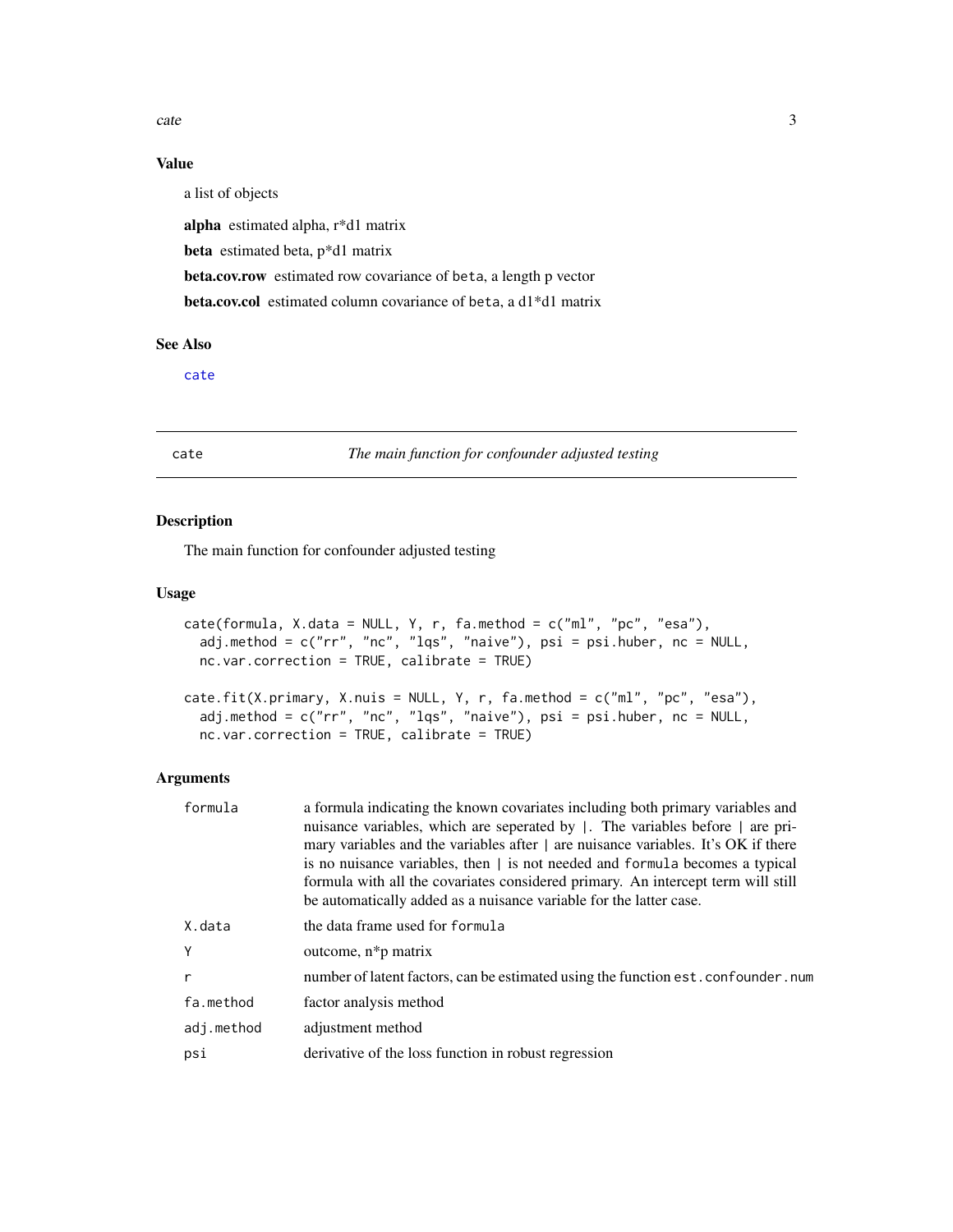<span id="page-3-0"></span>

| nc                | position of the negative controls, if $d0 > 1$ , this should be a matrix with 2<br>columns        |
|-------------------|---------------------------------------------------------------------------------------------------|
| nc.var.correction |                                                                                                   |
|                   | correct asymptotic variance based on our formula                                                  |
| calibrate         | if TRUE, use the Median and the Mean Absolute Deviation (MAD) to calibrate<br>the test statistics |
| X.primary         | primary variables, n <sup>*</sup> d0 matrix or data frame                                         |
| X.nuis            | nuisance covarites, n*d1 matrix                                                                   |

#### Details

Ideally nc can either be a vector of numbers between 1 and p, if  $d0 = 1$  or the negative controls are the same for every treatment variable, or a 2-column matrix specifying which positions of beta are known to be zero. But this is yet implemented.

#### Value

a list of objects

alpha estimated alpha, r\*d1 matrix

alpha.p.value asymptotic p-value for the global chi squared test of alpha, a vector of length d1

beta estimated beta, p\*d1 matrix

beta.cov.row estimated row covariance of beta, a length p vector

beta.cov.col estimated column covariance of beta, a d1\*d1 matrix

beta.t asymptotic z statistics for beta

beta.p.value asymptotic p-values for beta, based on beta.t

Y.tilde the transformed outcome matrix, an n\*p matrix

Gamma estimated factor loadings, p\*r matrix

Z estimated latent factors

Sigma estimated noise variance matrix, a length p vector

## Functions

• cate.fit: Basic computing function called by cate

## References

J. Wang, Q. Zhao, T. Hastie, and A. B. Owen (2015). Confounder adjustment in multiple testing. *arXiv:1508.04178*.

## See Also

[wrapper](#page-10-1) for wrapper functions of some existing methods.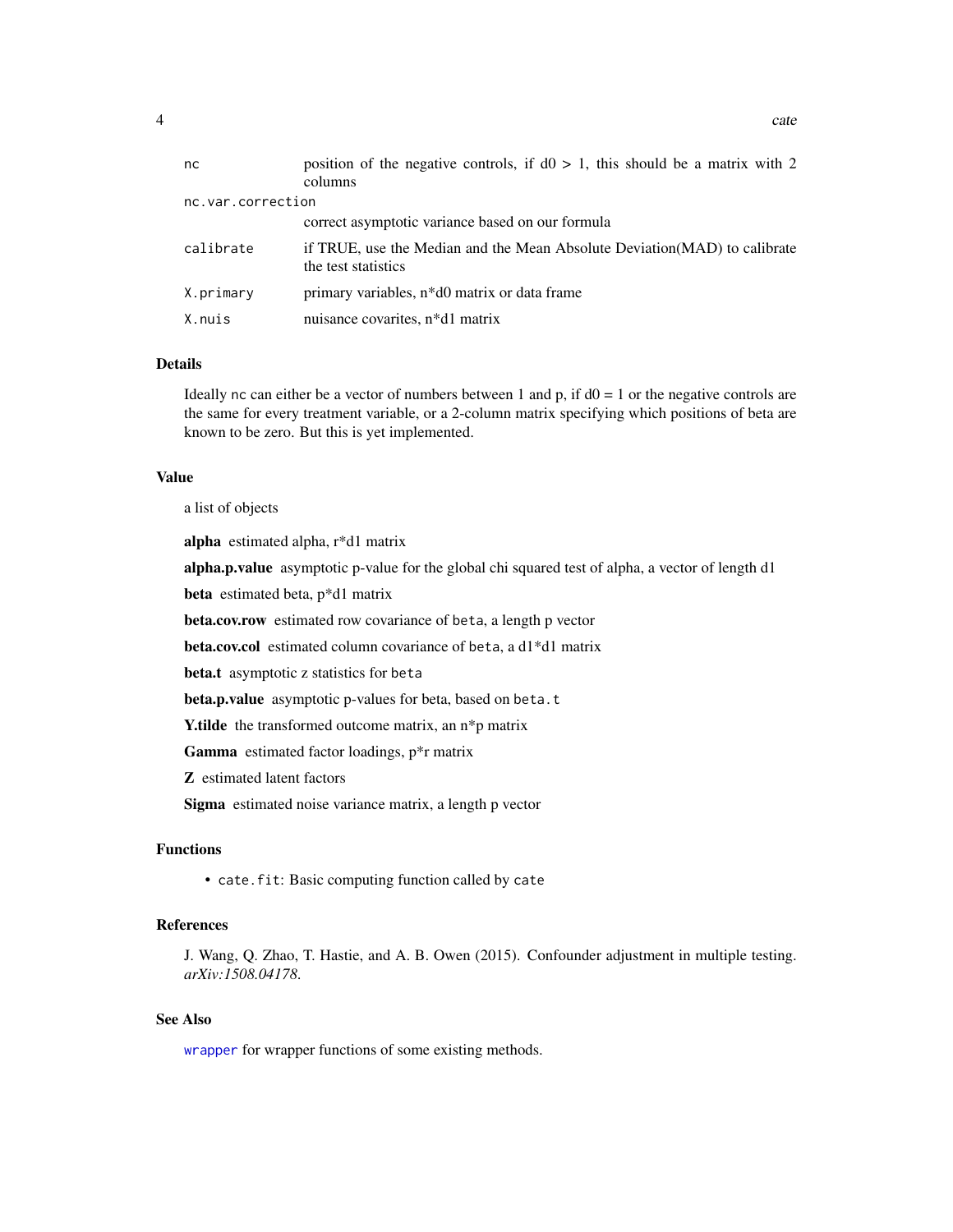## <span id="page-4-0"></span>est.confounder.num 5

#### Examples

```
## simulate a dataset with 100 observations, 1000 variables and 5 confounders
data \le- gen.sim.data(n = 100, p = 1000, r = 5)
X.data \leftarrow data.findm (X1 = data $X1)## linear regression without any adjustment
output.naive <- cate(\sim X1, X.data, Y = data$Y, r = 0, adj.method = "naive")
## confounder adjusted linear regression
output \leq cate(\leq X1, X.data, Y = data$Y, r = 5)
## plot the histograms of unadjusted and adjusted regression statistics
par(mfrow = c(1, 2))hist(output.naive$beta.t)
hist(output$beta.t)
## simulate a dataset with 100 observations, 1000 variables and 5 confounders
data \le gen.sim.data(n = 100, p = 1000, r = 5)
## linear regression without any adjustment
output.naive <- cate.fit(X.primary = data$X1, X.nuis = NULL, Y = data$Y,
                         r = 0, adj.method = "naive")
## confounder adjusted linear regression
output \le cate.fit(X.primary = data$X1, X.nuis = NULL, Y = data$Y, r = 5)
## plot the histograms of unadjusted and adjusted regression statistics
par(mfrow = c(1, 2))hist(output.naive$beta.t)
hist(output$beta.t)
```
est.confounder.num *Estimate the number of confounders*

#### Description

Estimate the number of confounders

#### Usage

```
est.confounder.num(formula, X.data = NULL, Y, method = c("bcv", "ed"),
  rmax = 20, nRepeat = 20, bcv.plot = TRUE, log = "")est.factor.num(Y, method = c("bcv", "ed"), rmax = 20, nRepeat = 12,
  bcv.plot = TRUE, log = "")
```
#### Arguments

formula a formula indicating the known covariates including both primary variables and nuisance variables, which are seperated by |. The variables before | are primary variables and the variables after  $\parallel$  are nuisance variables. It's OK if there is no nuisance variables, then | is not needed and formula becomes a typical formula with all the covariates considered primary. An intercept term will still be automatically added as a nuisance variable for the latter case.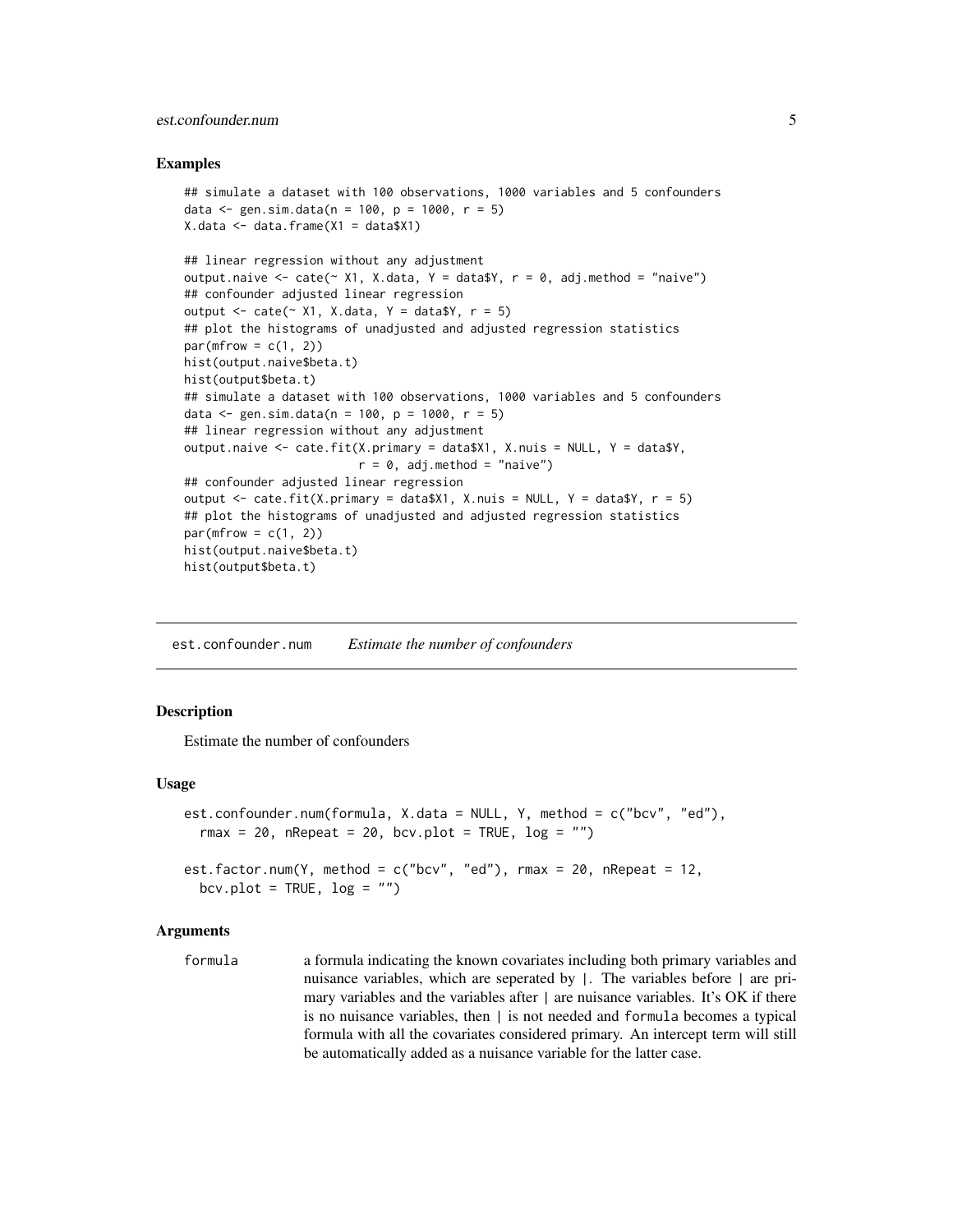| X.data   | the data frame used for formula                                                                                                                                                                                                                                                                       |
|----------|-------------------------------------------------------------------------------------------------------------------------------------------------------------------------------------------------------------------------------------------------------------------------------------------------------|
| Y        | outcome, n*p matrix                                                                                                                                                                                                                                                                                   |
| method   | method to estimate the number of factors. There are currently two choices, "ed"<br>is the eigenvalue difference method proposed by Onatski (2010) and "bcv" is the<br>bi-cross-validation method proposed by Owen and Wang (2015). "bcv" tends to<br>estimate more weak factors and takes longer time |
| rmax     | the maximum number of factors to consider. If the estimated number of factors<br>is rmax, then users are encouraged to increase rmax and run again. Default is<br>20.                                                                                                                                 |
| nRepeat  | the number of repeats of bi-cross-validation. A larger nRepeat will result in a<br>more accurate estimate of the bcv error, but will need longer time to run.                                                                                                                                         |
| bcv.plot | whether to plot the relative bcv error versus the number of estimated ranks. The<br>relative bcv error is the entrywise mean square error devided by the average of<br>the estimated noise variance.                                                                                                  |
| log      | if $\log =$ "y", then the y-axis of the bcv plot is in log scale.                                                                                                                                                                                                                                     |

## Value

if method is "ed", then return the estimated number of confounders/factors. If method is "bcv", then return the a list of objects

r estimated number of confounders/factors

errors the relative bcv errors of length 1 + rmax

## Functions

• est.factor.num: Estimate the number of factors

## References

A. B. Owen and J. Wang (2015), Bi-cross-validation for factor analysis. *arXiv:1503.03515*.

A. Onatski (2010), Determining the number of factors from empirical distribution of eigenvalues. *The Review of Economics and Statistics* 92(4).

## Examples

```
## example for est.confounder.num
data \le gen.sim.data(n = 50, p = 100, r = 5)
X.data \leftarrow data.findm (X1 = data $X1)est.confounder.num(~ X1, X.data, data$Y, method = "ed")
est.confounder.num(~ X1, X.data, data$Y, method = "bcv")
## example for est.factor.num
n <- 50
p <- 100
r < -5Z \leftarrow \text{matrix}(rnorm(n * r), n, r)Gamma \leq matrix(rnorm(p * r), p, r)
Y \leftarrow Z %*% t(Gamma) + rnorm(n * p)
```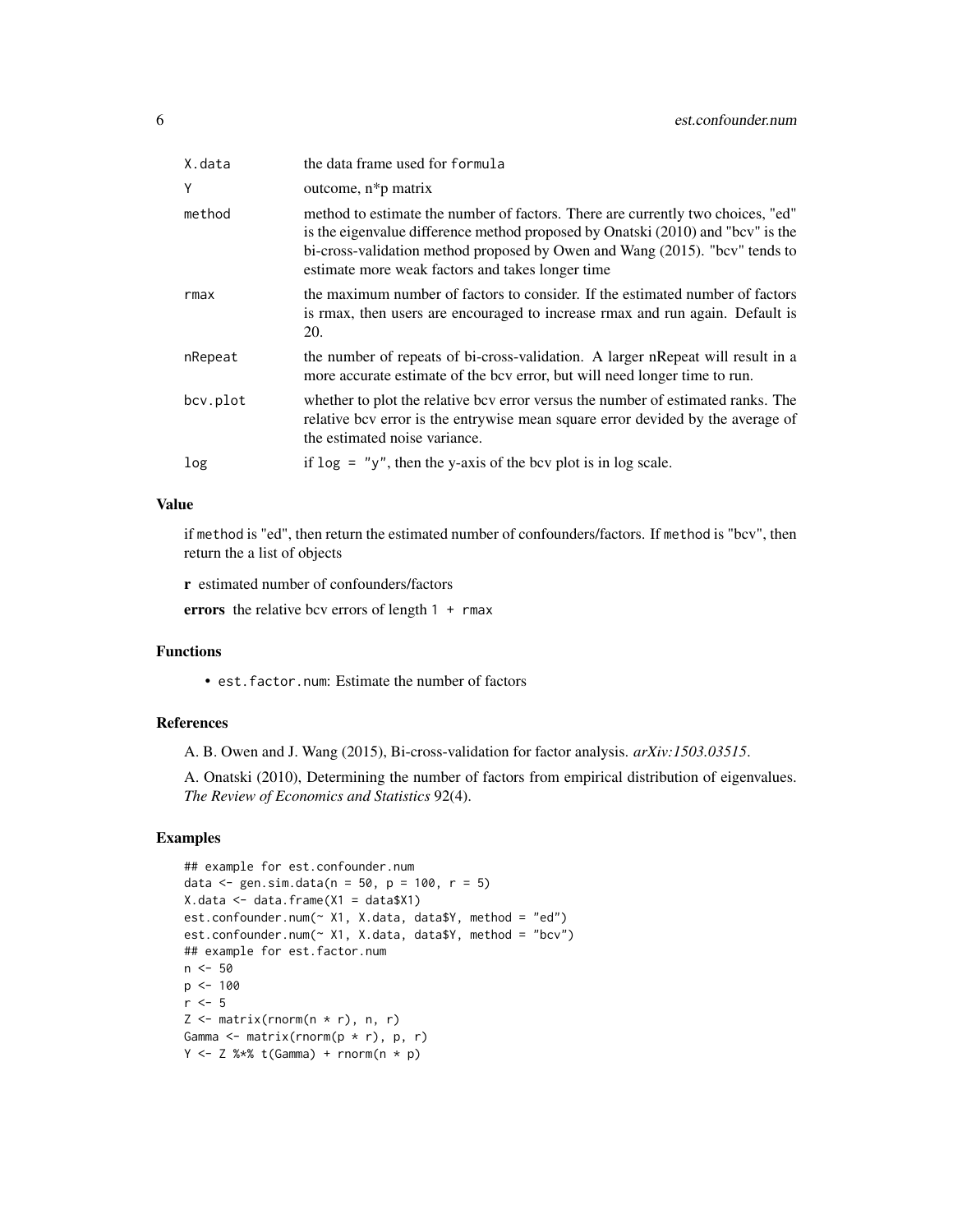```
est.factor.num(Y, method = "ed")
est.factor.num(Y, method = "bcv")
```
<span id="page-6-2"></span>fa.em *Factor analysis via EM algorithm to maximize likelihood*

## Description

Factor analysis via EM algorithm to maximize likelihood

## Usage

 $fa.em(Y, r, tol = 1e-06, maxiter = 1000)$ 

#### Arguments

|         | data matrix, a $n * p$ matrix                                                           |
|---------|-----------------------------------------------------------------------------------------|
| r       | number of factors                                                                       |
| tol     | a tolerance scale of change of log-likelihood for convergence in the EM itera-<br>tions |
| maxiter | maximum iterations                                                                      |

## References

Bai, J. and Li, K. (2012). Statistical analysis of factor models of high dimension. *The Annals of Statistics 40*, 436-465. See [http://www.mathworks.com/matlabcentral/fileexchange/28906-](http://www.mathworks.com/matlabcentral/fileexchange/28906-factor-analysis/content/fa.m)factor-analysis/ [content/fa.m](http://www.mathworks.com/matlabcentral/fileexchange/28906-factor-analysis/content/fa.m) for a MATLAB implementation of the EM algorithm.

## See Also

[factor.analysis](#page-7-1) for the main function.

<span id="page-6-1"></span>fa.pc *Factor analysis via principal components*

## Description

Factor analysis via principal components

## Usage

 $fa.pc(Y, r)$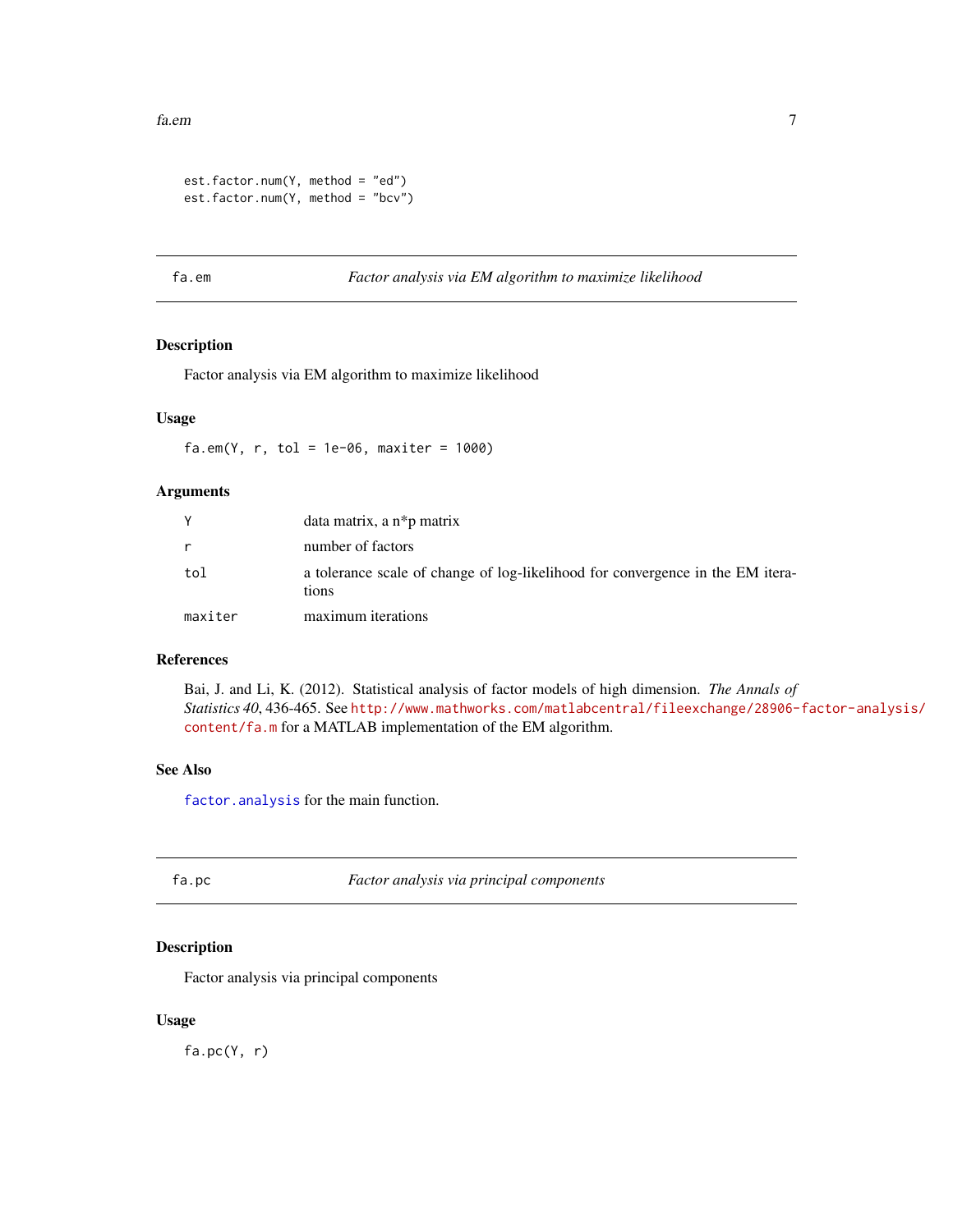#### <span id="page-7-0"></span>**Arguments**

| data matrix, a n*p matrix |
|---------------------------|
| number of factors         |

## See Also

[factor.analysis](#page-7-1) for the main function.

<span id="page-7-1"></span>factor.analysis *Factor analysis*

## Description

The main function for factor analysis with potentially high dimensional variables. Here we implement some recent algorithms that is optimized for the high dimensional problem where the number of samples n is less than the number of variables p.

## Usage

factor.analysis(Y, r, method = c("ml", "pc", "esa"))

#### Arguments

|        | data matrix, a n*p matrix |
|--------|---------------------------|
| r      | number of factors         |
| method | algorithm to be used      |

## Details

The three methods are quasi-maximum likelihood (ml), principal component analysis (pc), and factor analysis using an early stopping criterion (esa).

The ml is iteratively solved the Expectation-Maximization algorithm using the PCA solution as the initial value. See Bai and Li (2012) and for more details. For the esa method, see Owen and Wang (2015) for more details.

## Value

a list of objects

Gamma estimated factor loadings

Z estimated latent factors

Sigma estimated noise variance matrix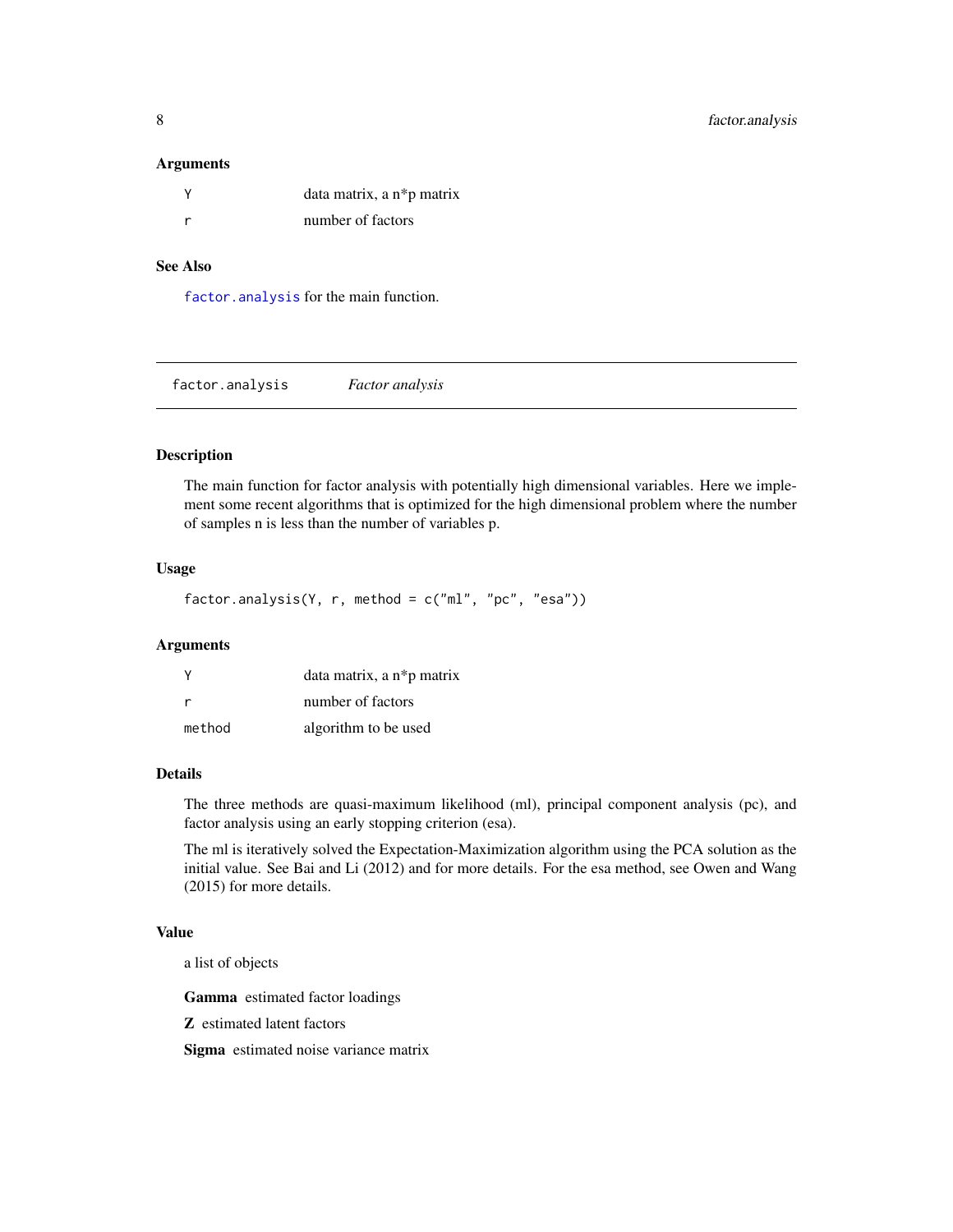## <span id="page-8-0"></span>gen.sim.data 9

#### References

Bai, J. and Li, K. (2012). Statistical analysis of factor models of high dimension. *The Annals of Statistics 40*, 436-465. Owen, A. B. and Wang, J. (2015). Bi-cross-validation for factor analysis. *arXiv:1503.03515*.

#### See Also

[fa.pc](#page-6-1), [fa.em](#page-6-2), [ESA](#page-0-0)

#### Examples

```
## a factor model
n < - 100p <- 1000
r \leq -5Z \leq matrix(rnorm(n * r), n, r)
Gamma \leq matrix(rnorm(p * r), p, r)
Y \leftarrow Z %*% t(Gamma) + rnorm(n * p)
## to check the results, verify the true factors are in the linear span of the estimated factors.
pc.results <- factor.analysis(Y, r = 5, "pc")
sapply(summary(lm(Z ~ pc.results$Z)), function(x) x$r.squared)
ml.results <- factor.analysis(Y, r = 5, "ml")
sapply(summary(lm(Z ~ ml.results$Z)), function(x) x$r.squared)
esa.results <- factor.analysis(Y, r = 5, "esa")
sapply(summary(lm(Z ~ esa.results$Z)), function(x) x$r.squared)
```
gen.sim.data *Generate simulation data set*

#### Description

gen.sim.data generates data from the following model  $Y = X_0$  Beta\_0^T + X\_1 Beta\_1^T + Z Gamma^T + E Sigma^1/2, Z|X\_0, X\_1 = X\_0 Alpha\_0^T + X\_1 Alpha\_1^T + D,  $cov(X_0, X_1)$ ~ Sigma\_X

#### Usage

```
gen.sim.data(n, p, r, d0 = 0, d1 = 1, X.dist = c("binary", "normal"),alpha = matrix(0.5, r, d0 + d1), beta = NULL, beta.strength = 1,
 beta.nonzero.frac = 0.05, Gamma = NULL, Gamma.strength = sqrt(p),
  Gamma.beta.cor = 0, Sigma = 1, seed = NULL)
```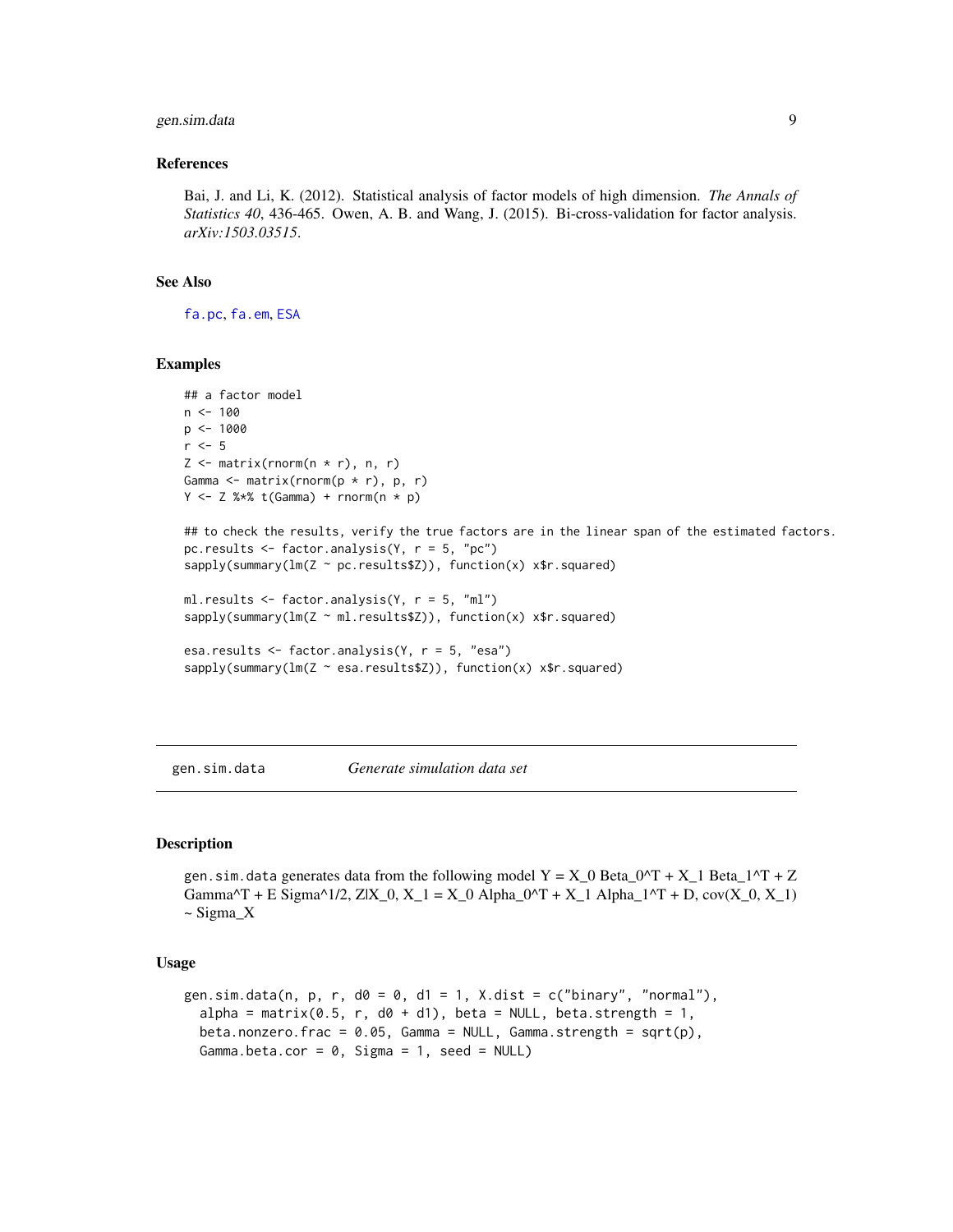## Arguments

| n                 | number of observations                                                                          |  |
|-------------------|-------------------------------------------------------------------------------------------------|--|
| p                 | number of observed variables                                                                    |  |
| r                 | number of confounders                                                                           |  |
| d0                | number of nuisance regression covariates                                                        |  |
| d1                | number of primary regression covariates                                                         |  |
| X.dist            | the distribution of X, either "binary" or "normal"                                              |  |
| alpha             | association of X and Z, a r <sup>*</sup> d vector $(d = d0 + d1)$                               |  |
| beta              | treatment effects, a p*d vector                                                                 |  |
| beta.strength     | strength of beta                                                                                |  |
| beta.nonzero.frac |                                                                                                 |  |
|                   | if beta is not specified, fraction of nonzeros in beta                                          |  |
| Gamma             | confounding effects, a p <sup>*</sup> r matrix                                                  |  |
|                   | Gamma strength strength of Gamma, more precisely the mean of square entries of Gamma *<br>alpha |  |
|                   | Gamma.beta.cor the "correlation" (proportion of variance explained) of beta and Gamma           |  |
| Sigma             | noise variance, a $p^*p$ matrix or $p^*1$ vector or a single real number                        |  |
| seed              | random seed                                                                                     |  |

#### Value

a list of objects

X0 matrix of nuisance covariates

X1 matrix of primary covariates

Y matrix Y

Z matrix of confounders

alpha regression coefficients between X and Z

beta regression coefficients between X and Y

Gamma coefficients between Z and Y

Sigma noise variance

beta.nonzero.pos the nonzero positions in beta

r number of confounders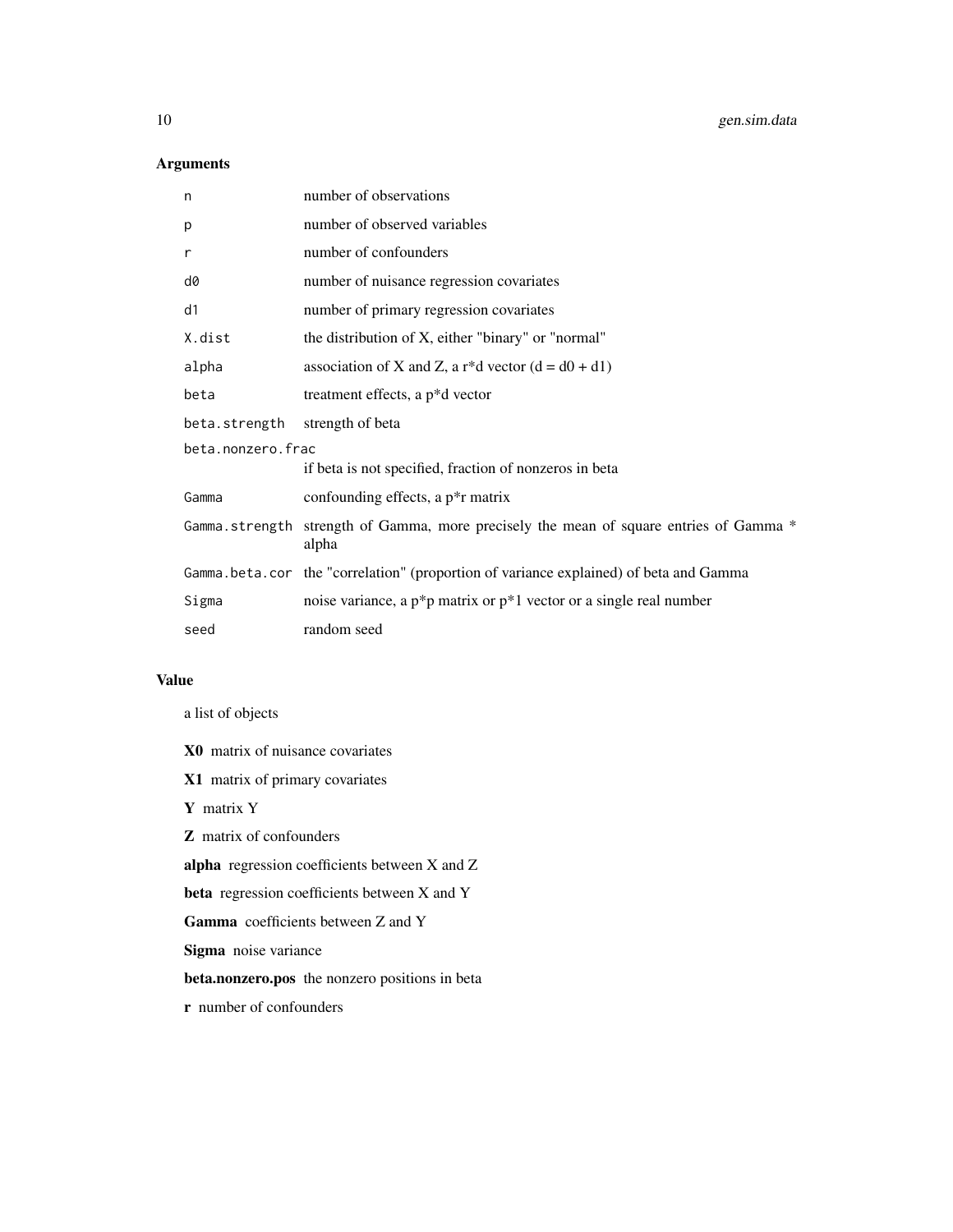<span id="page-10-0"></span>gender.sm *Gender study dataset*

## Description

This genetics dataset is used to demonstrate the usage of cate in the vignette. It was originally extracted by Gagnon-Bartsch and Speed (2012) as an example of confounded multiple testing. The data included in this package contains only 500 genes that are sampled from the original 12600 genes, besides keeping all the spike-in controls.

#### References

<http://www.stat.berkeley.edu/~johann/ruv/index.html> Vawter, M. P., S. Evans, P. Choudary, H. Tomita, J. Meador-Woodruff, M. Molnar, J. Li, J. F. Lopez, R. Myers, D. Cox, et al. (2004). Gender-specific gene expression in post-mortem human brain: localization to sex chromosomes. Neuropsychopharmacology 29(2), 373-384. Gagnon-Bartsch, J. A. and T. P. Speed (2012). Using control genes to correct for unwanted variation in microarray data. Biostatistics 13(3), 539-552.

<span id="page-10-1"></span>wrapper *Wrapper functions for some previous methods*

#### Description

These functions provide an uniform interface to three existing methods: SVA, RUV, LEAPP The wrapper functions transform the data into desired forms and call the corresponding functions in the package [sva,](#page-0-0) [ruv,](#page-0-0) [leapp](#page-0-0)

#### Usage

```
sva.wrapper(formula, X.data = NULL, Y, r, sva.method = c("irw", "two-step"),
 B = 5ruv.wrapper(formula, X.data = NULL, Y, r, nc, lambda = 1,
  ruv.method = c("RUV2", "RUV4", "RUVinv"))
leapp.wrapper(formula, X.data = NULL, Y, r, search.tuning = F,ipod.method = c("hard", "soft"))
```
#### Arguments

formula a formula indicating the known covariates including both primary variables and nuisance variables, which are seperated by |. The variables before | are primary variables and the variables after  $\parallel$  are nuisance variables. It's OK if there is no nuisance variables, then | is not needed and formula becomes a typical formula with all the covariates considered primary. An intercept term will still be automatically added as a nuisance variable for the latter case.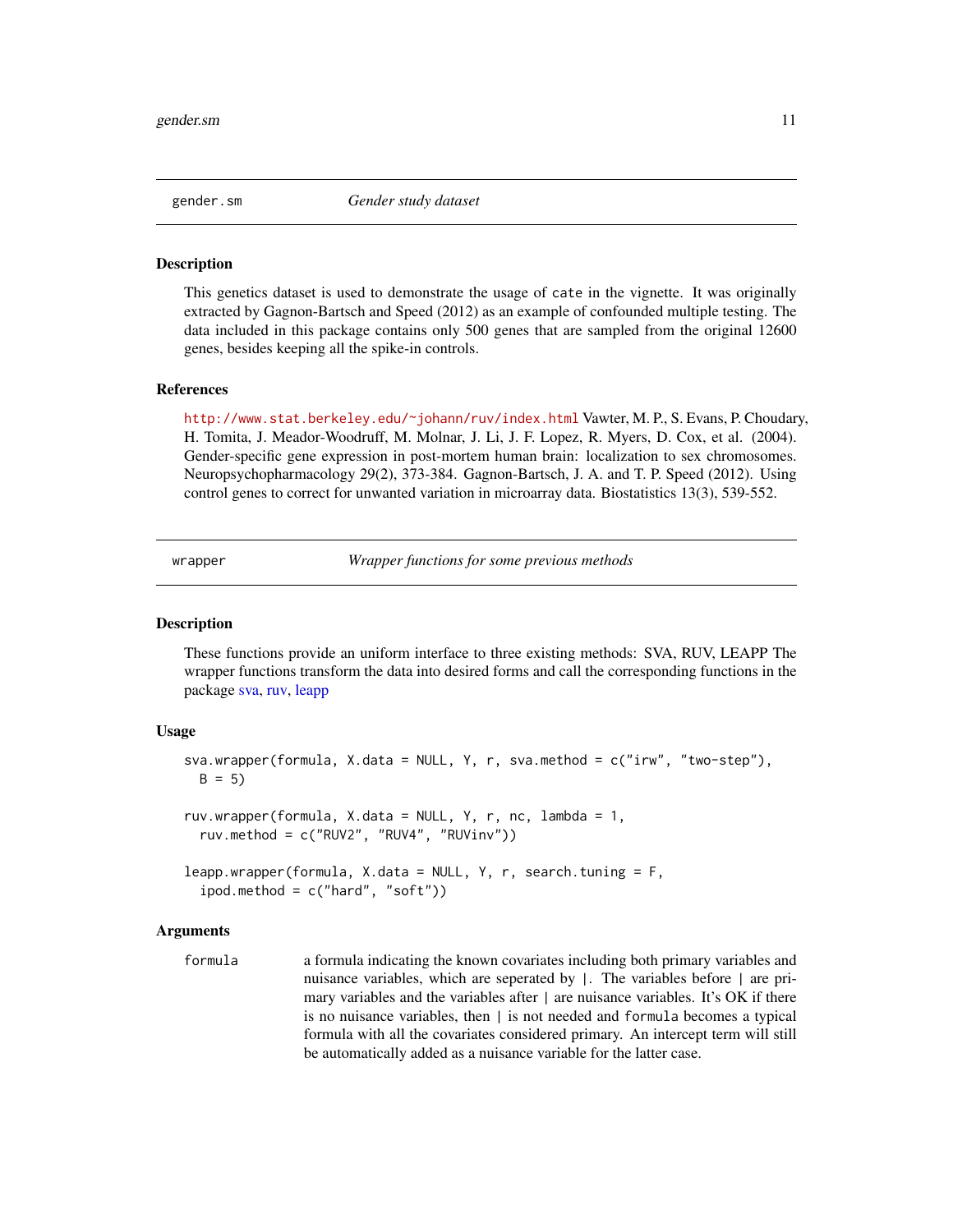<span id="page-11-0"></span>

| X.data        | the data frame used for formula                                                                                          |  |
|---------------|--------------------------------------------------------------------------------------------------------------------------|--|
| Υ             | outcome, $n * p$ matrix                                                                                                  |  |
| r             | number of latent factors, can be estimated using the function est. confounder. num                                       |  |
| sva.method    | parameter for sya. whether to use an iterative reweighted algorithm (irw) or a<br>two-step algorithm (two-step).         |  |
| B             | parameter for sva. the number of iterations of the irwsva algorithm                                                      |  |
| nc            | parameter for ruy functions: position of the negative controls                                                           |  |
| lambda        | parameter for RUVinv                                                                                                     |  |
| ruv.method    | either using RUV2, RUV4 or RUViny functions                                                                              |  |
| search.tuning | logical parameter for leapp, whether using BIC to search for tuning parameter<br>of IPOD.                                |  |
| ipod.method   | parameter for leapp. "hard": hard thresholding in the IPOD algorithm; "soft":<br>soft thresholding in the IPOD algorithm |  |

## Details

The beta.p.values returned is a length p vector, each for the overall effects of all the primary variables.

Only 1 variable of interest is allowed for leapp.wrapper. The method can be slow.

#### Value

All functions return beta.p.value which are the p-values after adjustment. For the other returned objects, refer to [cate](#page-2-1) for their meaning.

## Examples

```
## this is the simulation example in Wang et al. (2015).
n < - 100p <- 1000
r <- 2
set.seed(1)
data \leq gen.sim.data(n = n, p = p, r = r,
                      alpha = rep(1 / sqrt(r), r),
                      beta.strength = 3 * sqrt(1 + 1) / sqrt(n),
                      Gamma.strength = c(seq(3, 1, length = r)) * sqrt(p),
                      Sigma = 1 / \text{rgamma}(p, 3, rate = 2),
                     beta.nonzero.frac = 0.05)
X.data \leftarrow data.frame(X1 = data$X1)sva.results <- sva.wrapper(~ X1, X.data, data$Y,
                            r = r, sva.method = "irw")
ruv.results <- ruv.wrapper(\sim X1, X.data, data$Y, r = r,
                            nc = sample(data$beta.zero.pos, 30), ruv.method = "RUV4")
leapp.results \leq leapp.wrapper(\leq X1, X.data, data$Y, r = r)
cate.results \leq cate(\leq X1, X.data, data$Y, r = r)
## p-values after adjustment
par(mfrow = c(2, 2))
```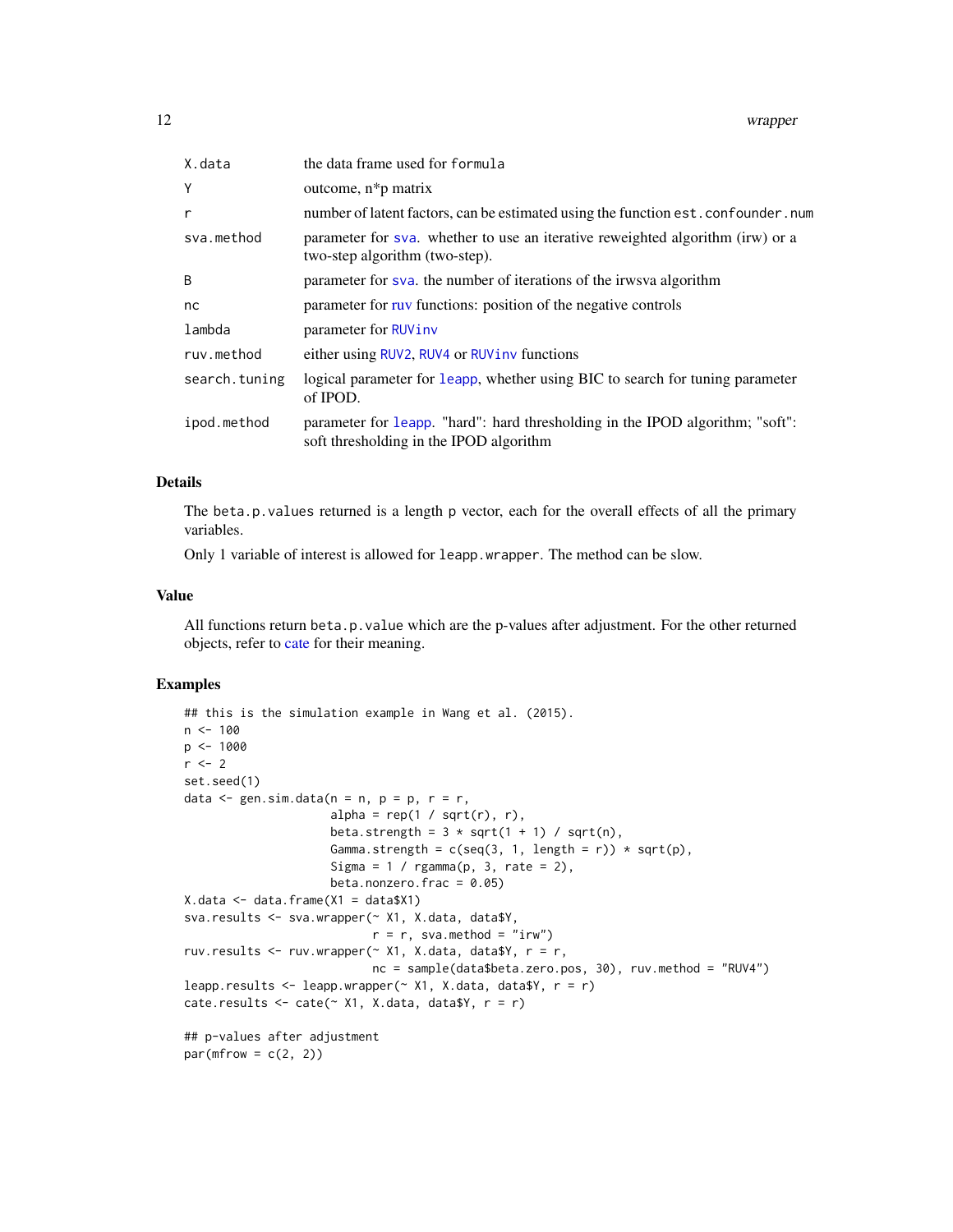#### wrapper and the state of the state of the state of the state of the state of the state of the state of the state of the state of the state of the state of the state of the state of the state of the state of the state of th

```
hist(sva.results$beta.p.value)
hist(ruv.results$beta.p.value)
hist(leapp.results$beta.p.value)
hist(cate.results$beta.p.value)
```

```
## type I error
mean(sva.results$beta.p.value[data$beta.zero.pos] < 0.05)
```

```
## power
mean(sva.results$beta.p.value[data$beta.nonzero.pos] < 0.05)
```

```
## false discovery proportion for sva
discoveries.sva <- which(p.adjust(sva.results$beta.p.value, "BH") < 0.2)
fdp.sva <- length(setdiff(discoveries.sva, data$beta.nonzero.pos)) / max(length(discoveries.sva), 1)
fdp.sva
```